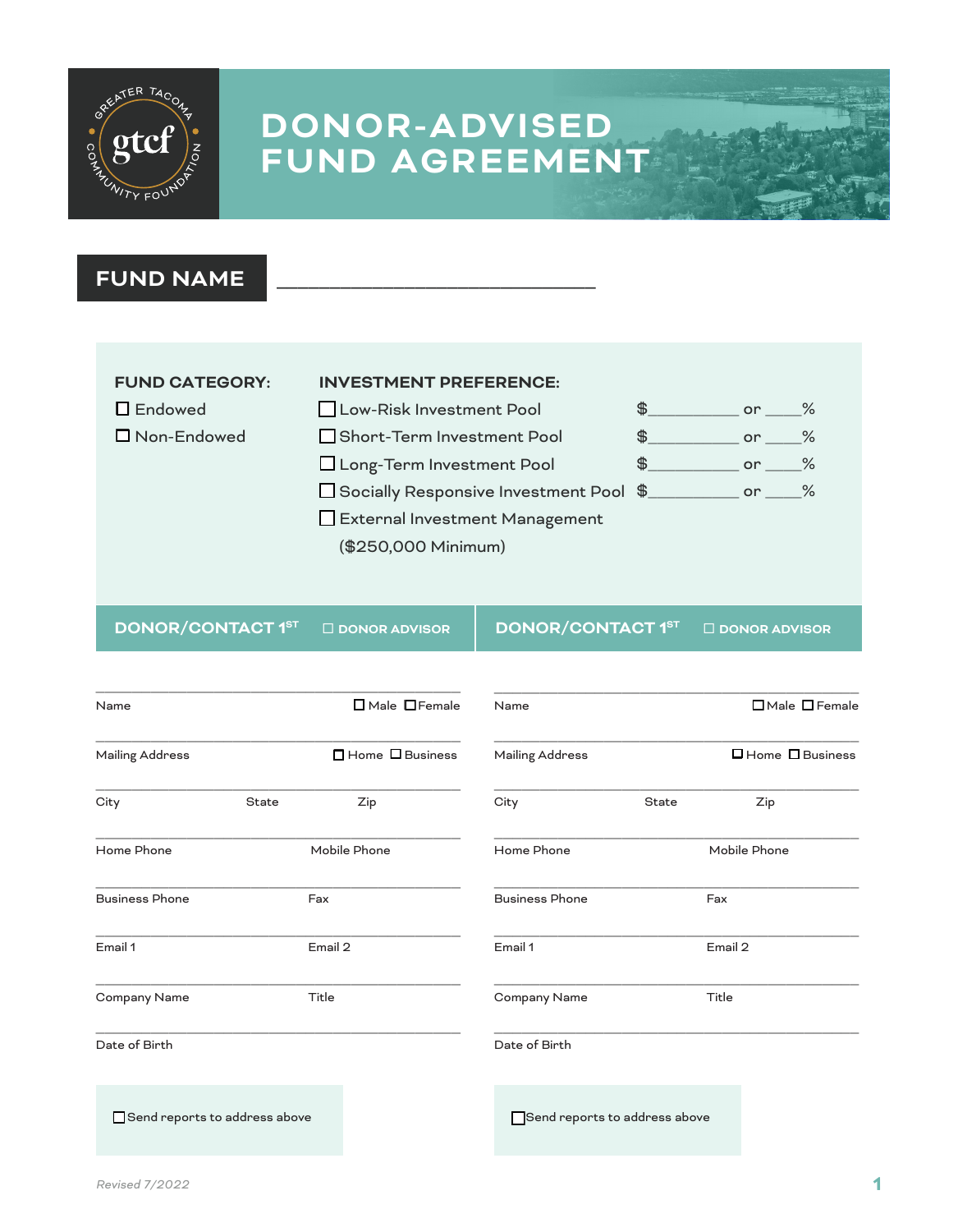

**CONTRIBUTION** INITIAL CONTRIBUTION AMOUNT: \_\_\_\_\_\_\_\_\_\_\_\_\_\_\_\_\_\_\_\_\_\_\_\_\_

 $\Box$  Cash

 $\Box$  Life Insurance  $\Box$  Securities

 $\Box$  Real Estate  $\Box$  Other

\* I authorize \$ \_\_\_\_\_\_\_\_\_\_\_ /\_\_\_\_\_\_% of the initial contribution amount to be directed to Greater Tacoma Community Foundation as an unrestricted gift. Unrestricted gifts to GTCF fuel the staff resources and community collaborations that make nonprofits, agencies, and individuals more effective in their work to build a thriving Pierce County.

## **FUND TYPE**

## **DONOR ADVISED FUND**

□ I will name one or more Successor

 $\Box$  I do not wish to name a Successor Advisor

Advisors (\*Please see page 4)

## **COMMUNICATION / GRANT & COMMUNITY ACKNOWLEDGEMENT**

|  |  |  |  | May we list your Fund's name in publications? (e.g. Annual Report, website, etc) $\Box$ Yes $\Box$ No |
|--|--|--|--|-------------------------------------------------------------------------------------------------------|
|--|--|--|--|-------------------------------------------------------------------------------------------------------|

Would you like grant recipients to know that your Fund is the source of the grant?  $\quad \Box \,$  Yes  $\quad \Box \,$  No *(Please notify the Community Foundation if you have specific grants that differ from these instructions)*

| From time to time we learn of compelling giving opportunities from our nonprofit $\Box$ Yes $\Box$ No |  |
|-------------------------------------------------------------------------------------------------------|--|
| partners. Would you like to be notified about these opportunities?                                    |  |

### **REFERRAL SOURCE**

- $\square$  Friend or Associate
- $\Box$  Community Foundation Employee
- $\Box$  Community Foundation Board Member
- $\Box$  Community Foundation Website
- $\Box$  Community Foundation E-Newsletter
- □ Attorney, CPA, Financial Planner, etc.
- $\Box$  Other (please specify)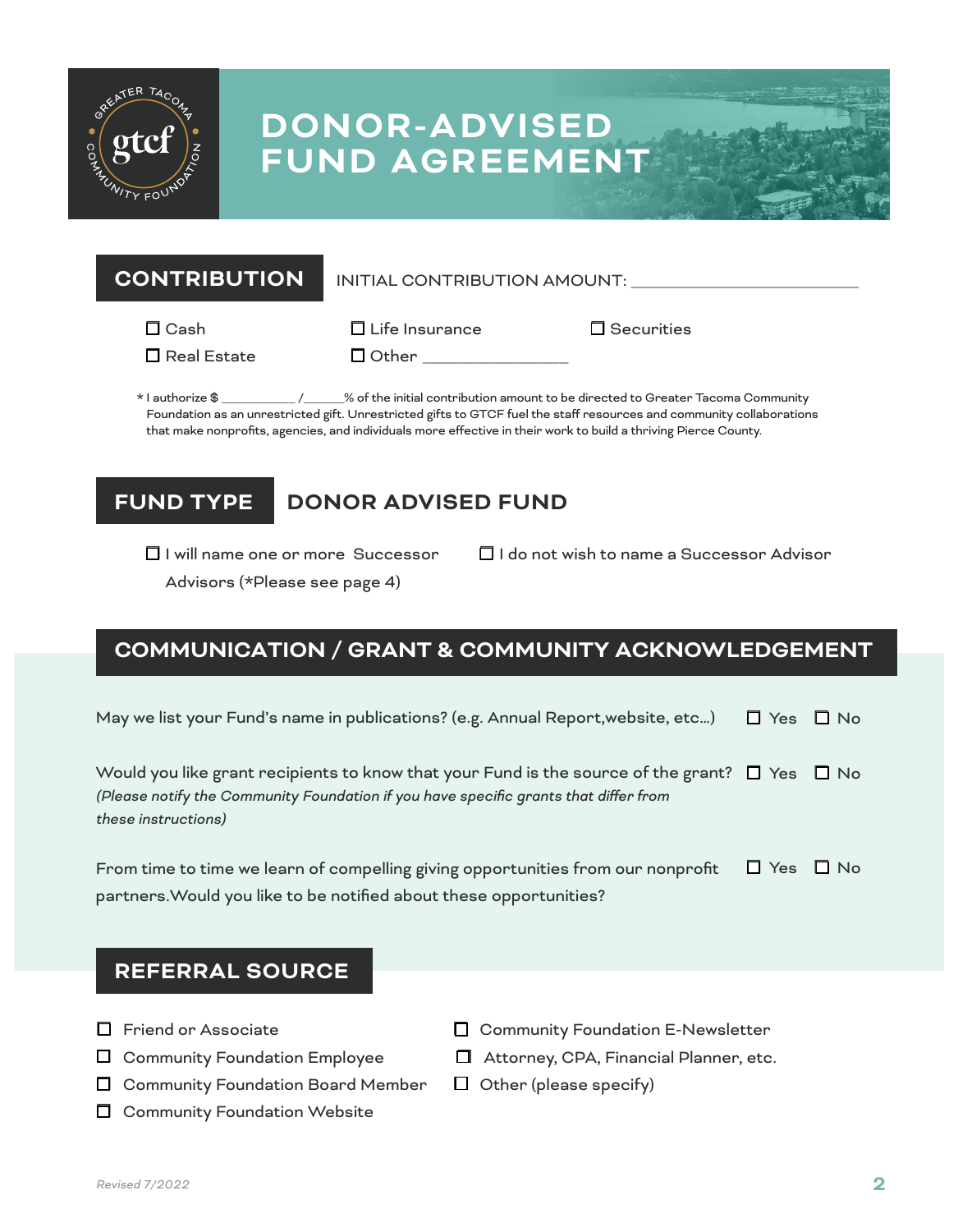

### **DONOR ADVISED FUND RESTRICTIONS**

*(Please initial each line to indicate that you have read and understand the information)*

### **The IRS imposes restrictions on distributions from Donor Advised funds as follows:**

- \_\_\_\_\_\_ Grants to individuals are prohibited from a donor advised fund, whether the check is written directly to an individual or to an entity for the benefit of a specified individual.
- Grants cannot be made to a nonprofit organization to retire or reduce a pledge previously made by the donor, advisor or related party.\*\*
- Grants cannot be made to a nonprofit organization, which in turn provides benefits to the same donor, advisor or related party.\*\* For example, a donor cannot claim a tax deduction for a gift to his or her donor advised fund held by Greater Tacoma Community Foundation and subsequently receive an additional tax deduction from the grant recipient organization.
- A donor, advisor or related party\*\* cannot receive more than an incidental benefit from a grant recipient organization. For example, event tickets, patron recognition or special privileges would be considered more than an incidental benefit; while token gifts, such as key chains or coffee mugs are considered incidental benefits.
- Donor, advisors and related parties\*\* are prohibited from receiving grants, loans, compensation or similar payments (including expense reimbursements) from a donor advised fund.

Each grantee must be able to satisfy the Community Foundation's due diligence requirements in order to obtain the approval of the Board of Directors.

Final approval of grants recommended by advisors rests in the hands of the Board of Directors of Greater Tacoma Community Foundation.

Donor Advisors of donor advised funds may create a succession plan for the fund. Individuals named as Donor Advisors are authorized to recommend grants, change the fund name or appoint additional Advisors and Successor Advisors. The Donor and any Advisor may designate any person to be a Successor Advisor and assign the rights and duties associated with the fund upon an Advisor's death or resignation.

A Successor Advisor is authorized to recommend grants from the fund in the event the Donor Advisor(s) dies, resigns or is otherwise unable or unwilling to act in this capacity. Please identify one or two Successor Advisors on page 4. Successor Advisors must be at least 18 years old to recommend a grant. If the Successor Advisor is under 18 years of age, the Community Foundation will work with the minor's guardian to facilitate grants from the fund. If a final Successor Advisor dies or resigns, the fund balance will become available for unrestricted use by the Community Foundation. If the Donor Advisor has not made a grant recommendation for a three year period, the Community Foundation will have the option to allocate the amount available for spending from the fund to unrestricted use.

*\*\*Related parties are the donor's or advisor's family members (spouse, ancestors, children, grandchildren, great-grandchildren, brothers, sisters, and any of their spouses) and 35-percent controlled entities. Thirty-five percent controlled entities are entities in which donors, advisors, or their family members (separately or collectively): (1) own more than 35% of the total combined voting power if the entity is a corporation; (2) own more than 35% of the profit interest if the entity is a partnership; or (3) own more than 35% of the beneficial interest if the entity is a trust or estate.*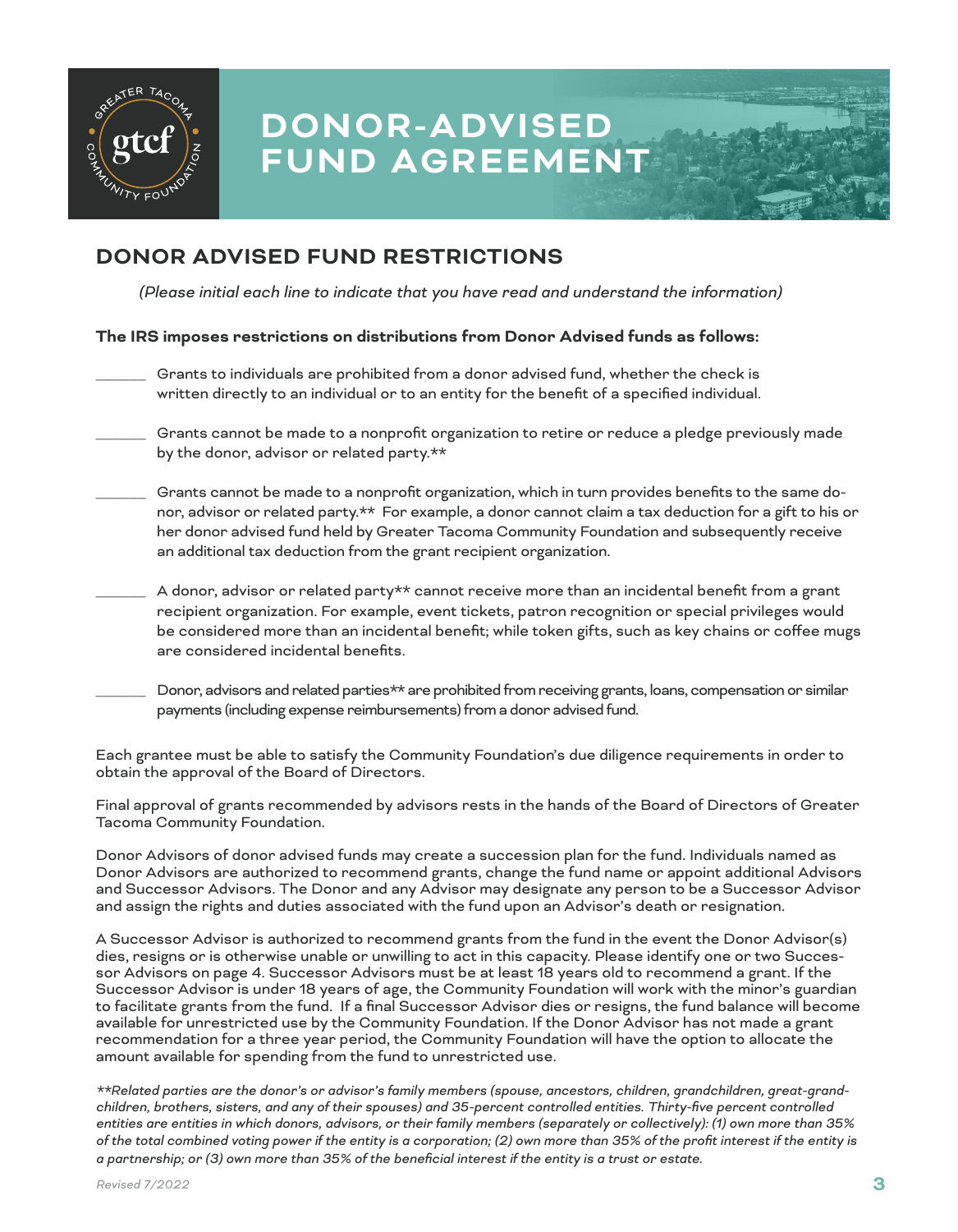

### **DONOR ADVISED FUND: SUCCESSOR ADVISORS**

| <b>SUCCESSOR #1 INFORMATION</b>                                                                                                                                                                                                   |              |                           | <b>SUCCESSOR #2 INFORMATION</b> |              |                             |
|-----------------------------------------------------------------------------------------------------------------------------------------------------------------------------------------------------------------------------------|--------------|---------------------------|---------------------------------|--------------|-----------------------------|
| Name                                                                                                                                                                                                                              |              | $\Box$ Male $\Box$ Female | Name                            |              | □ Male □ Female             |
| Date of Birth                                                                                                                                                                                                                     |              |                           | Date of Birth                   |              |                             |
| <b>Mailing Address</b>                                                                                                                                                                                                            |              | □ Home □ Business         | <b>Mailing Address</b>          |              | $\Box$ Home $\Box$ Business |
| City                                                                                                                                                                                                                              | <b>State</b> | Zip                       | City                            | <b>State</b> | Zip                         |
| Mobile Phone<br>Home Phone                                                                                                                                                                                                        |              | Home Phone                |                                 | Mobile Phone |                             |
| <b>Business Phone</b>                                                                                                                                                                                                             |              | Fax                       | <b>Business Phone</b>           |              | Fax                         |
| Email 1                                                                                                                                                                                                                           | Email 2      |                           | Email 1                         | Email 2      |                             |
| $\mathbf{r}$ . The set of the set of the set of the set of the set of the set of the set of the set of the set of the set of the set of the set of the set of the set of the set of the set of the set of the set of the set of t |              |                           |                                 |              |                             |

Relationship to Fund Advisor(s) The Relationship to Fund Advisor(s) Relationship to Fund Advisor(s)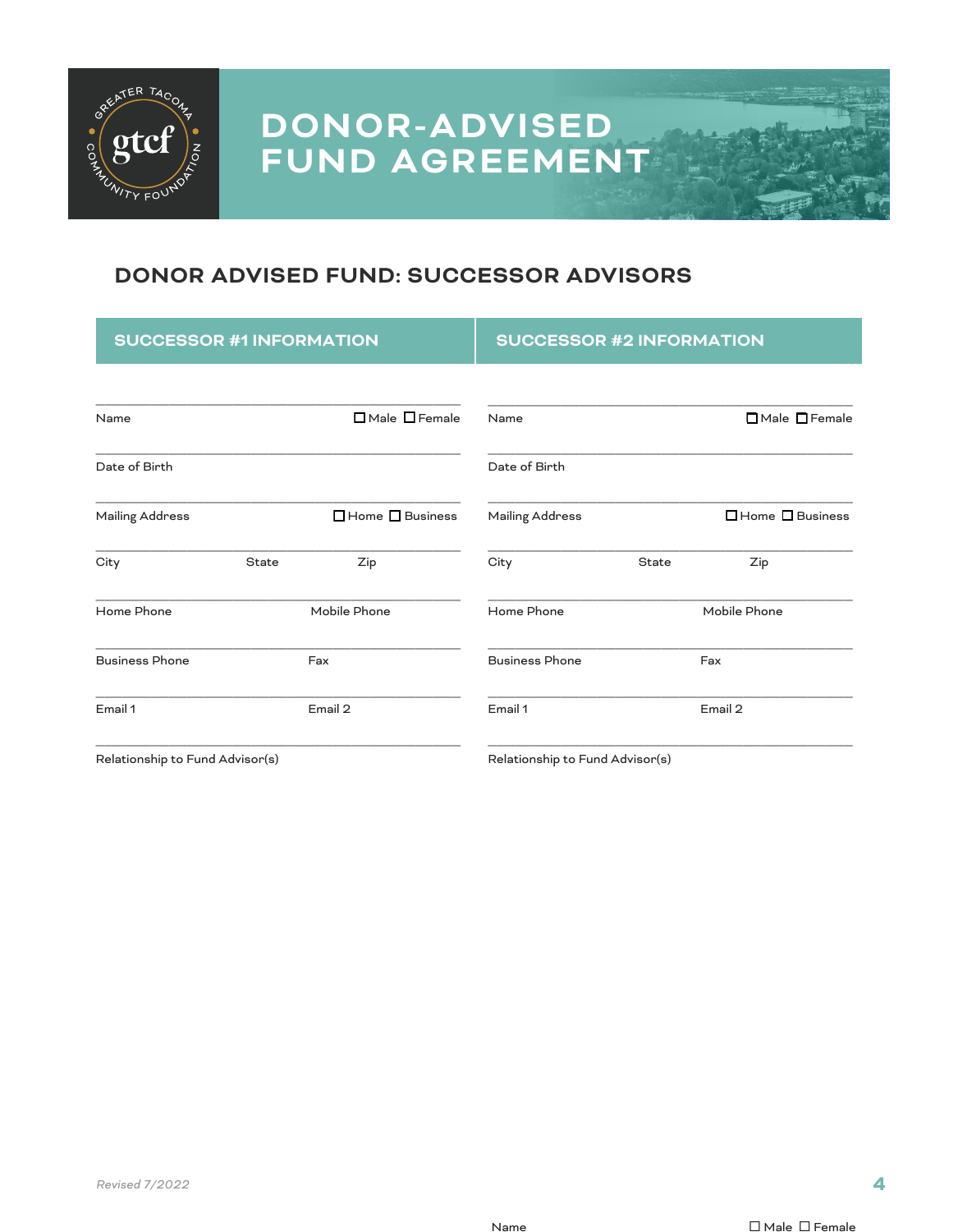

### **ACKNOWLEDGEMENT & SIGNATURES**

I acknowledge that I have read Greater Tacoma Community Foundation Fund Terms and Conditions on pages 6-9 and agree to the terms, fees, and conditions described therein. I understand any contribution, once accepted by the Community Foundation, represents an irrevocable contribution. The Community Foundation Board of Directors has variance power under IRS regulations, and this gift is not refundable to me. In matters of charitable donations, donors are encouraged to review tax or estate related issues with their professional advisors. I hereby certify, to the best of my knowledge, all information presented in connection with this form is accurate, and I will notify the Community Foundation promptly of any material corrections.

| Signature         | Signature         |
|-------------------|-------------------|
| <b>Print Name</b> | <b>Print Name</b> |
| Date              | Date              |

### **GREATER TACOMA COMMUNITY FOUNDATION SIGNATURE**

| Authorized Signature                                                                                                                                                                                   | <b>Printed Name</b>                                                                                                                                                                          |  |  |
|--------------------------------------------------------------------------------------------------------------------------------------------------------------------------------------------------------|----------------------------------------------------------------------------------------------------------------------------------------------------------------------------------------------|--|--|
| Title<br>Date                                                                                                                                                                                          |                                                                                                                                                                                              |  |  |
| <b>PLEASE EMAIL THIS FORM TO:</b><br>donorservices@gtcf.org<br><b>OR MAIL THIS FORM TO:</b><br><b>Greater Tacoma Community Foundation</b><br>950 Pacific Avenue, Suite 1100<br><b>Tacoma, WA 98402</b> | $\Box$ I have remembered the<br><b>Community Foundation</b><br>in my estate plan<br>$\Box$ I would like more information on<br>how to include the Community<br>Foundation in my estate plan. |  |  |

If you have questions, contact: Philanthropic Services 253.383.5622 l donorservices@gtcf.org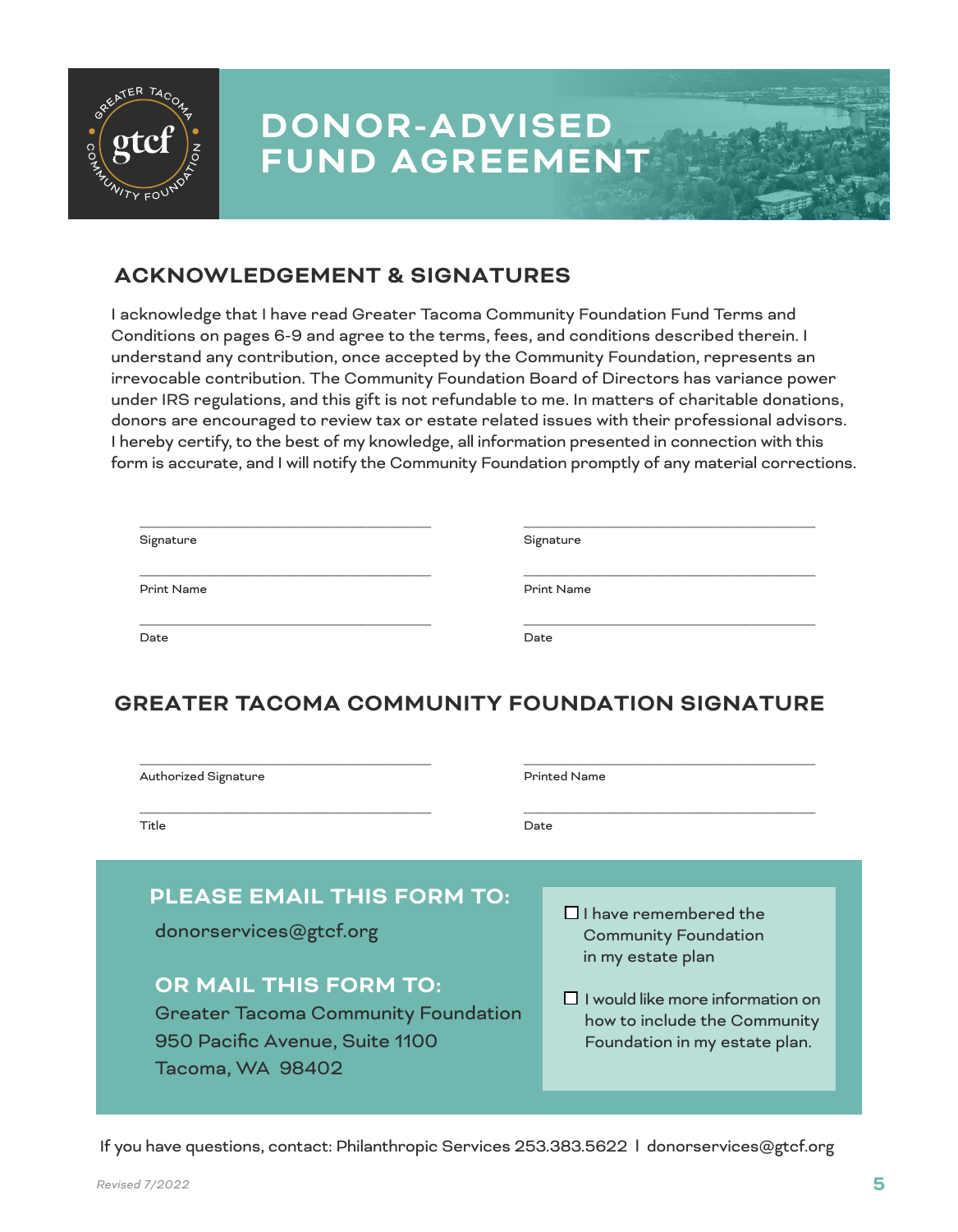

### **FUND TERMS & CONDITIONS**

#### **1. TAX STATUS OF FUNDS:**

Funds established at Greater Tacoma Community Foundation (the "Community Foundation") are component funds of Greater Tacoma Community Foundation, a Section 501(c)(3) public charity and are tax deductible to the extent allowed by law, subject to individual and corporate limitations.

#### **2. PROPERTY OF THE FUND:**

The fund shall include the property received herewith, such property as may from time to time be received by the Community Foundation from the donor for inclusion in the fund and accepted by the Community Foundation, and all undistributed income from the foregoing property. The fund shall be the property of the Community Foundation, held by it in its corporate capacity, and shall not be deemed a trust fund held by it in a trustee capacity. The Community Foundation shall have the ultimate authority and control over all property in the fund, and income derived there from, in accordance with the Articles of Incorporation and Bylaws of the Community Foundation, as they may be amended from time to time, and the terms of this Agreement applied in a manner not inconsistent with said Articles and Bylaws.

#### **3. ENDOWED FUNDS:**

Endowed funds are also referred to as "permanent" funds. Distributions from endowed funds are limited to our current spending rate and subject to our spending policy. Historically, this has been between 4-5%. View our current spending policy at: www.gtcf.org/about/financial-information.

#### **4. NON-ENDOWED FUNDS:**

Non-endowed funds are also referred to as "non-permanent" funds. The balance of a non-endowed fund is available for spending in part or in whole at any time.

#### **5. LOW-RISK INVESTMENT POOL:**

This pool is designed for funds that cannot tolerate a potential loss of principal. The Low-Risk Investment Pool is invested in vehicles such as short-term Treasury Funds and other government Money Market funds. Returns are not anticipated to keep pace with any spending and administrative expenses. As such, over time, there is a high probability that a fund will decline in both nominal and inflation-adjusted terms, eventually reaching a zero balance. This pool is not recommended for endowed funds.

#### **6. SHORT-TERM INVESTMENT POOL:**

The goal for this pool is to provide the optimum total return and protection of principal for non-endowed or expendable funds which have an expected life from one to five years. Balances of funds which are invested for less than this period may be subject to greater than acceptable volatility of return. Such balances would have a higher erosion of principal. The primary objective is to retain principal value and offset inflation.

#### **7. LONG-TERM INVESTMENT POOL:**

The primary objective is to achieve an annualized total return, through appreciation and income, equal to or greater than the rate of inflation (as measured by the broad, domestic Consumer Price Index) plus any spending and administrative expenses thus, at a minimum, maintaining its purchasing power. The Long-Term Pool seeks to outperform its benchmarks over full market cycles (for measurement purposes: five years). Because the Long-Term Pool contains higher equity exposure it correspondingly entails greater year-over-year volatility. The Long-Term Investment Pool is appropriate for long-term endowment funds.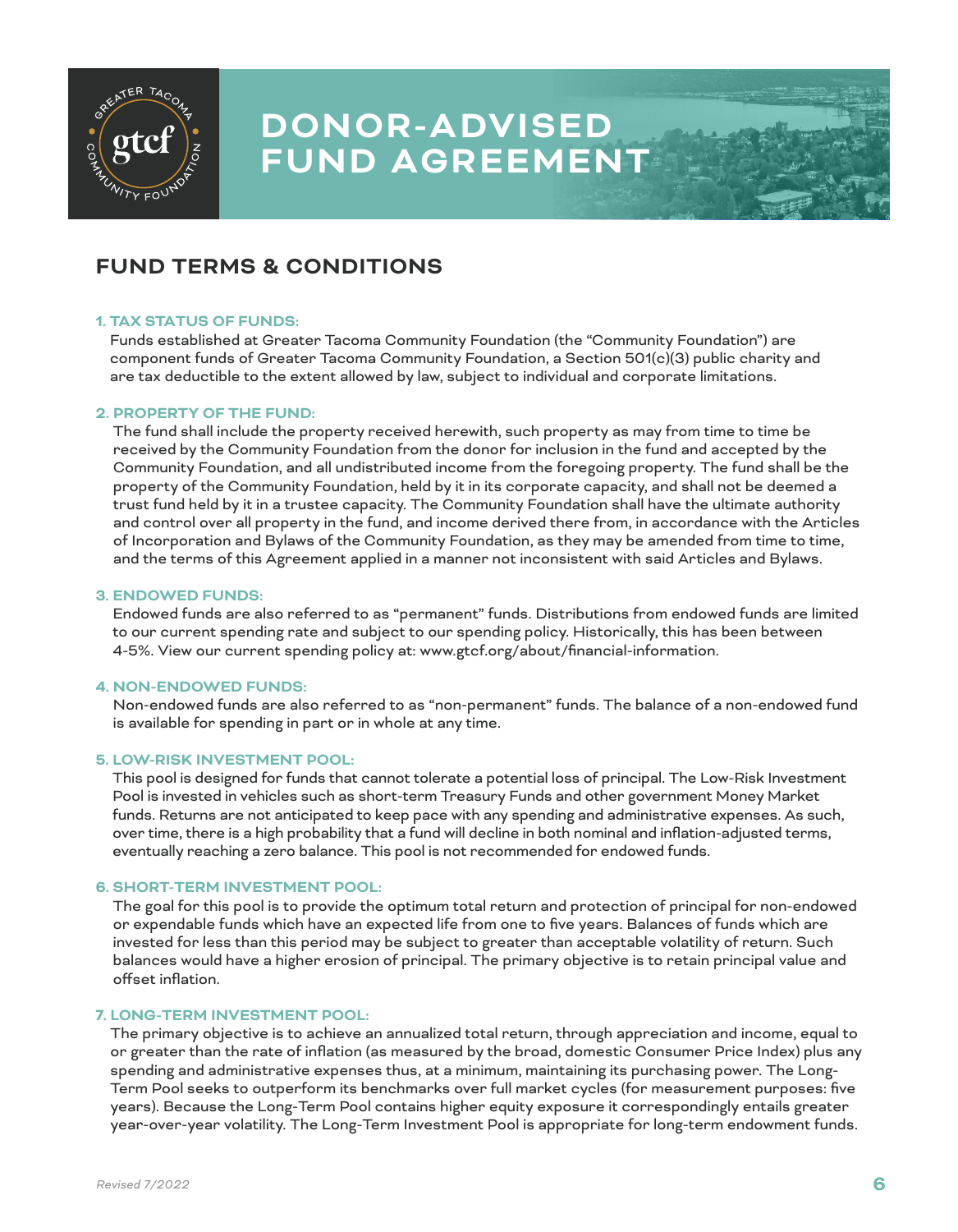

### **8. SOCIALLY RESPONSIVE INVESTMENT (SRI) POOL:**

The primary objective is the same as the Long-Term Investment Pool, while at the same time taking a holistic approach into responsive investing with a diversified allocation in region, market cap, economic inputs as well as SRI considerations. While there is no absolute delineations within many SRI mandates, the following are general descriptions of the broad areas of emphasis:

- o **Environmental issues:** Environmental screening is associated with the practice of considering environmental and energy matters as a metric of corporate performance.
- o **Corporate Governance issues:** Positive corporate governance considers the short and long-term impact of Board decisions on the shareholders of the firm.
- o **Social Issues:** Social screening is associated with the practice of considering relationships with stakeholders such as employees, customers, communities and governments as a metric of corporate performance.
- o **Negative screening:** Investment managers in this portfolio will make best efforts to avoid investing in companies that are involved in: meaningful revenue from manufacture or production of alcohol products, tobacco products, GMO foods, weaponry, gaming activities, pornography, or engage in animal testing or any form of stem cell research.

The SRI Pool is not intended for shorter term funds that cannot tolerate a potential loss of principal. The SRI Pool is appropriate for long-term endowment funds.

#### **9. ADMINISTRATIVE AND INVESTMENT FEES:**

The fund shall be assessed an annual administrative fee and a fee to cover investment consultant and custodian expenses. The amounts of such annual fees shall be the amounts assessed to similar funds held by the Community Foundation based upon its administrative fee schedule in effect at the time the annual fee is assessed and the amount of investment consultant and custodian fees paid to outside parties.

#### **10. DISTRIBUTIONS:**

On endowed funds, distributions from the fund are governed by the Community Foundation's spending policy. The Community Foundation reserves the right to change the spending policy from time to time at its discretion within the parameters established by law. The current spending policy may be found online at: www.gtcf.org/about/financial-information. For donor advised funds, the Donor Advisor may recommend distributions to qualified charitable organizations for qualified charitable uses; the recommendation shall be submitted in writing to the Community Foundation. It is recognized that distributions must be in furtherance of the Community Foundation's charitable purpose, as defined in Section 1.170 A-9(e)(11) of the Internal Revenue Service Regulations, and that final control over distributions resides with the Community Foundation through its Board of Directors.

#### **11. INACTIVE DONOR ADVISED FUNDS:**

In order for the Community Foundation to carry out its mandate to distribute charitable dollars into the community, the Community Foundation periodically monitors fund activity. If the donor advisor has not made a grant recommendation for a two year period, the Community Foundation will contact the advisor(s) to discuss a mutually agreed upon distribution plan to be implemented within a one-year timeframe. If the donor advisor has not made a grant recommendation within a three year period, the Community Foundation will have the option to allocate the amount available for spending from the fund to unrestricted use.